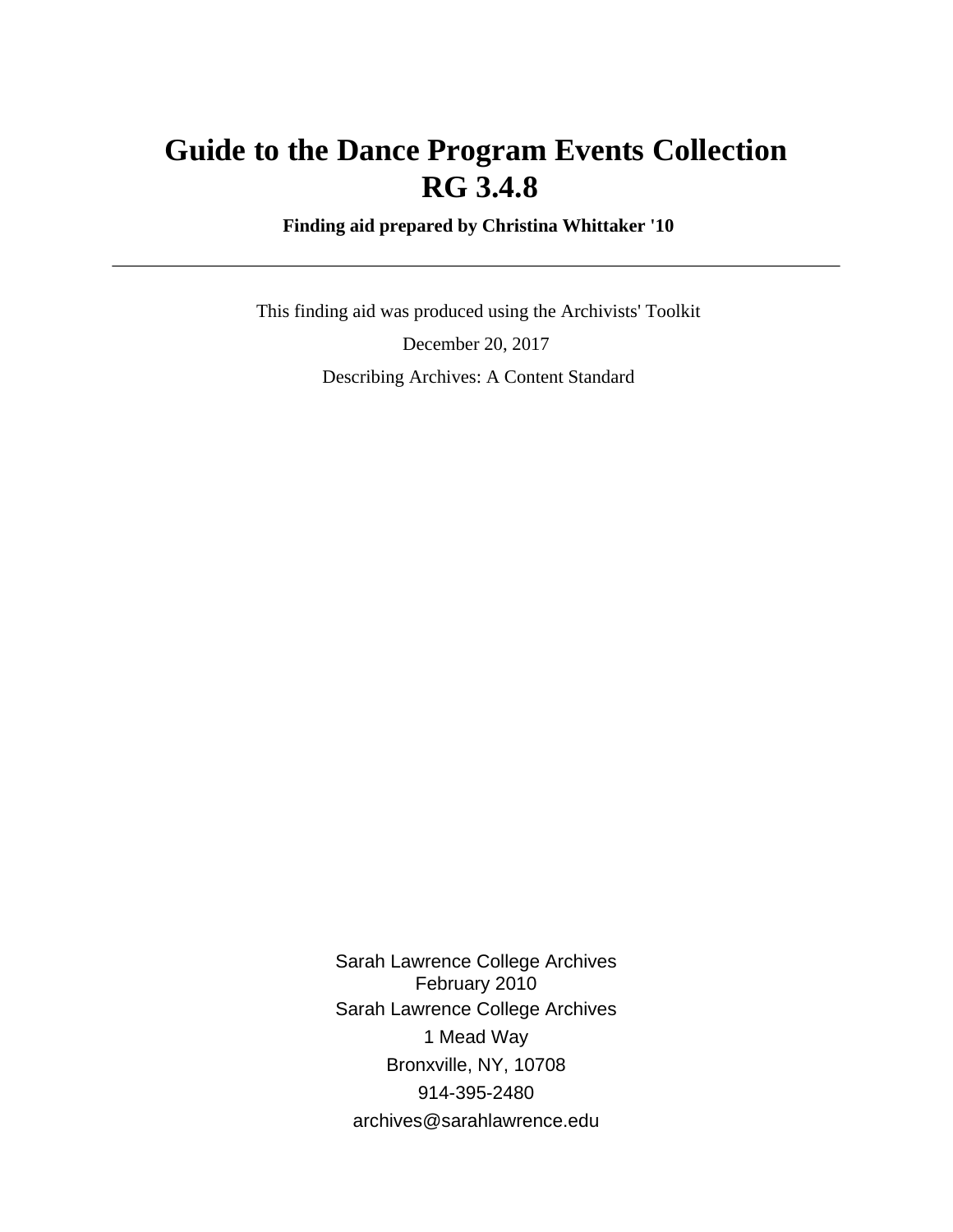## **Table of Contents**

 $\overline{\phantom{a}}$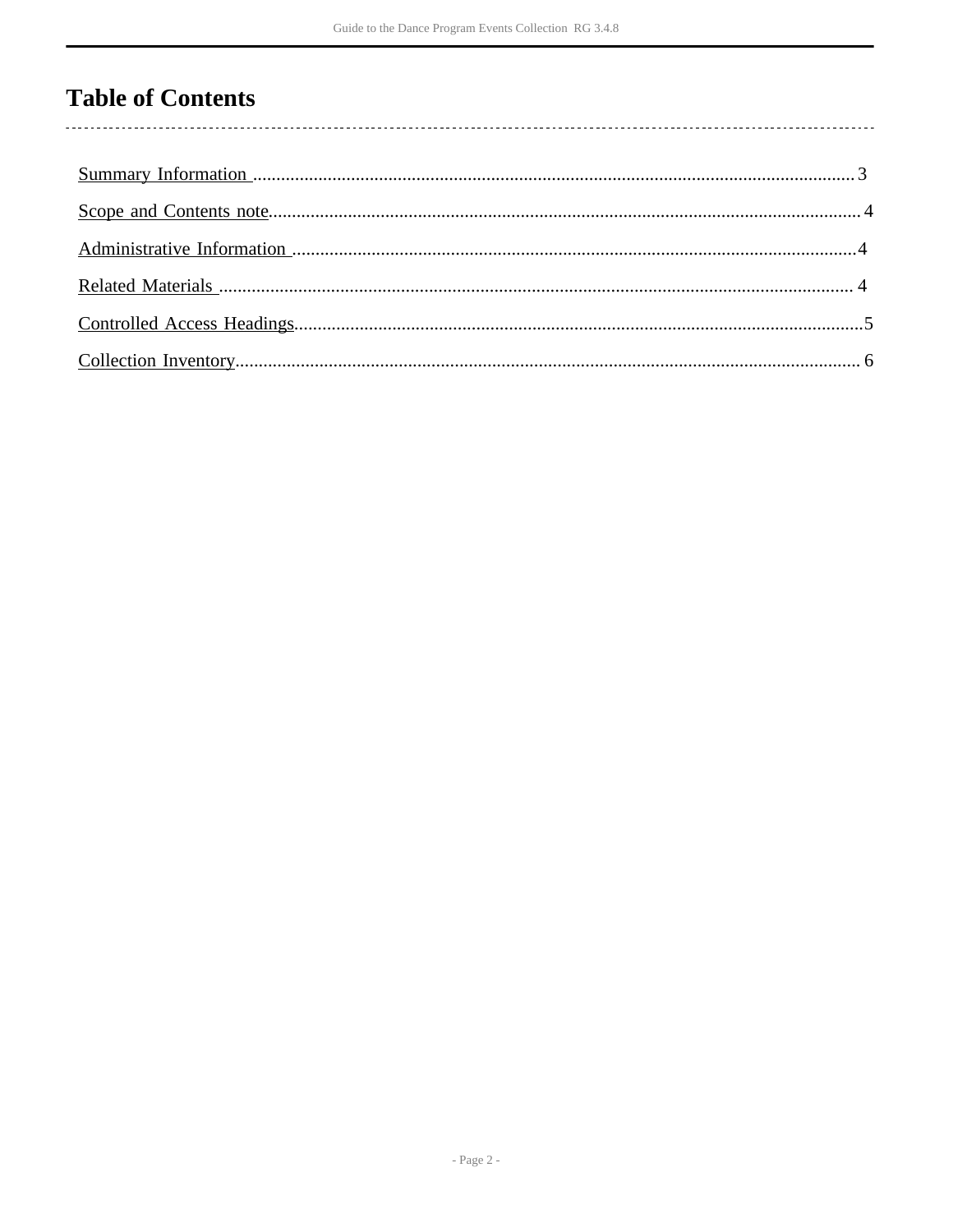# <span id="page-2-0"></span>**Summary Information**

| <b>Repository</b>        | Sarah Lawrence College Archives                |
|--------------------------|------------------------------------------------|
| <b>Creator</b>           | Sarah Lawrence College.                        |
| <b>Title</b>             | Dance Program Events Collection                |
| Date [inclusive]         | 1934-present                                   |
| <b>Extent</b>            | 1.5 linear feet 1 document box, 1 oversize box |
| Language                 | English                                        |
| <b>Realia</b> [Oversize] | $\overline{2}$                                 |
| <b>Text [Box]</b>        | 1                                              |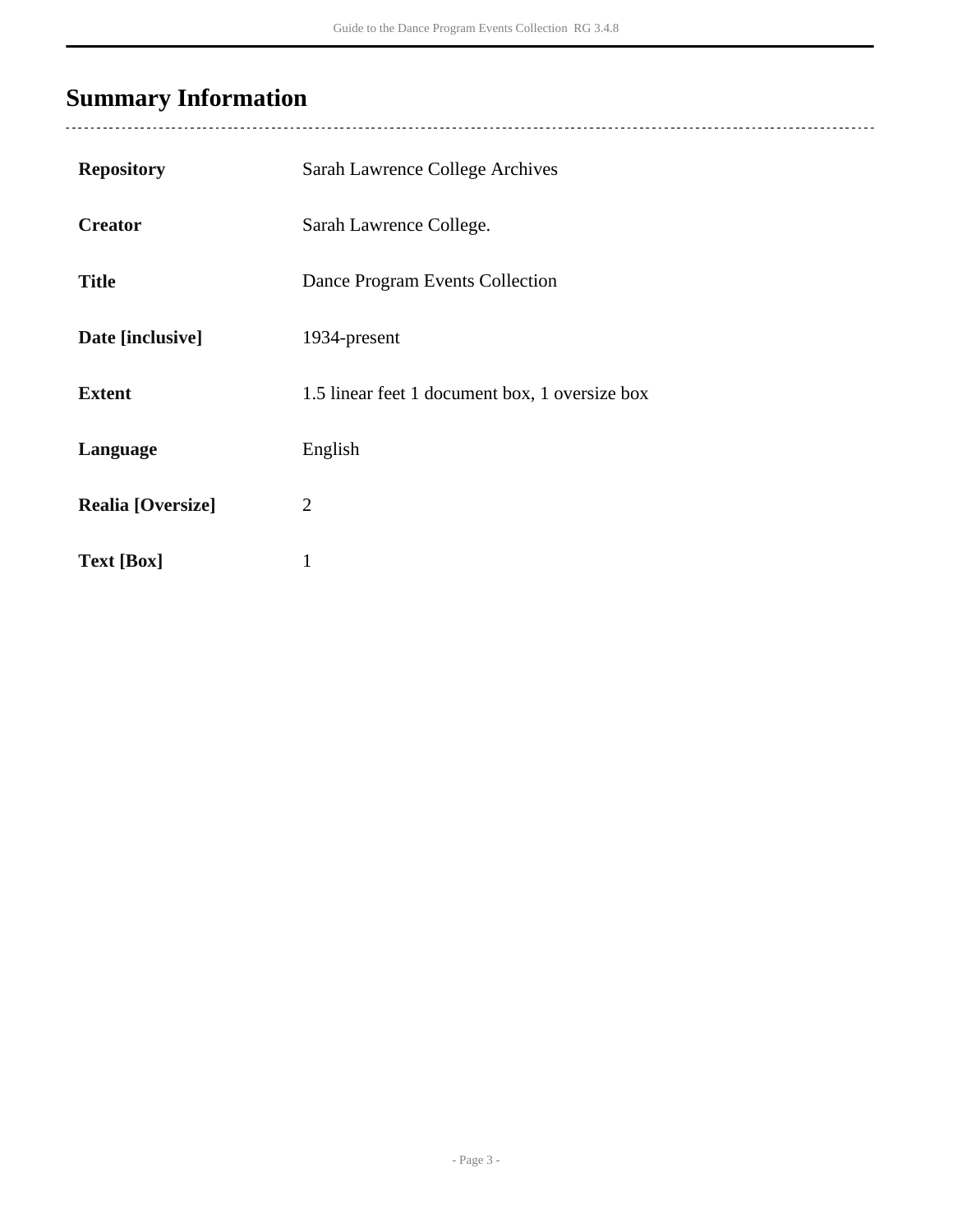### <span id="page-3-0"></span>**Scope and Contents note**

This is a single series collection arranged alphabetically by file title and chronological within each file. The collection documents the activities and events sponsored by the Sarah Lawrence College Dance Department and includes performance programs, posters, and flyers dating from 1934 to 2017.

## <span id="page-3-1"></span>**Administrative Information**

#### **Publication Information**

Sarah Lawrence College Archives February 2010

#### **Revision Description**

Finding aid entered in Archivists' Toolkit by Elijah Black June 2012

#### **Terms of use**

This collection is open to researchers without restriction.

#### **Acquisition note**

Collected by the archives over time. Some programs donated by Emily Sharp in December of 2009.

#### **Processing Information note**

Processed by Christina Whittaker, February 2010.

### <span id="page-3-2"></span>**Related Materials**

#### **See also**

Bessie Schönberg Papers for dance programs, production notebooks and composition notebooks.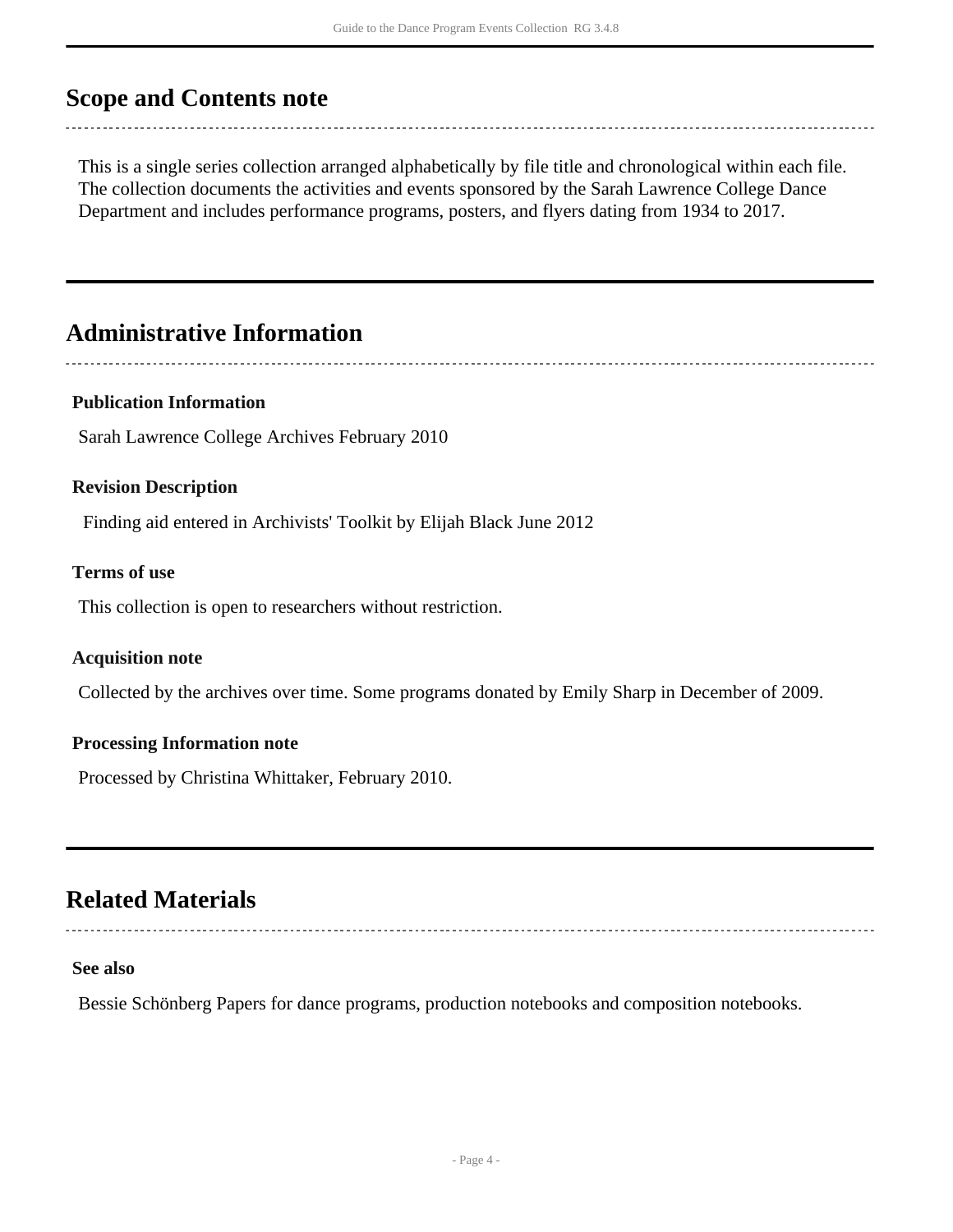## <span id="page-4-0"></span>**Controlled Access Headings**

**Genre(s)**

• dance programs

----------------------------------

• Posters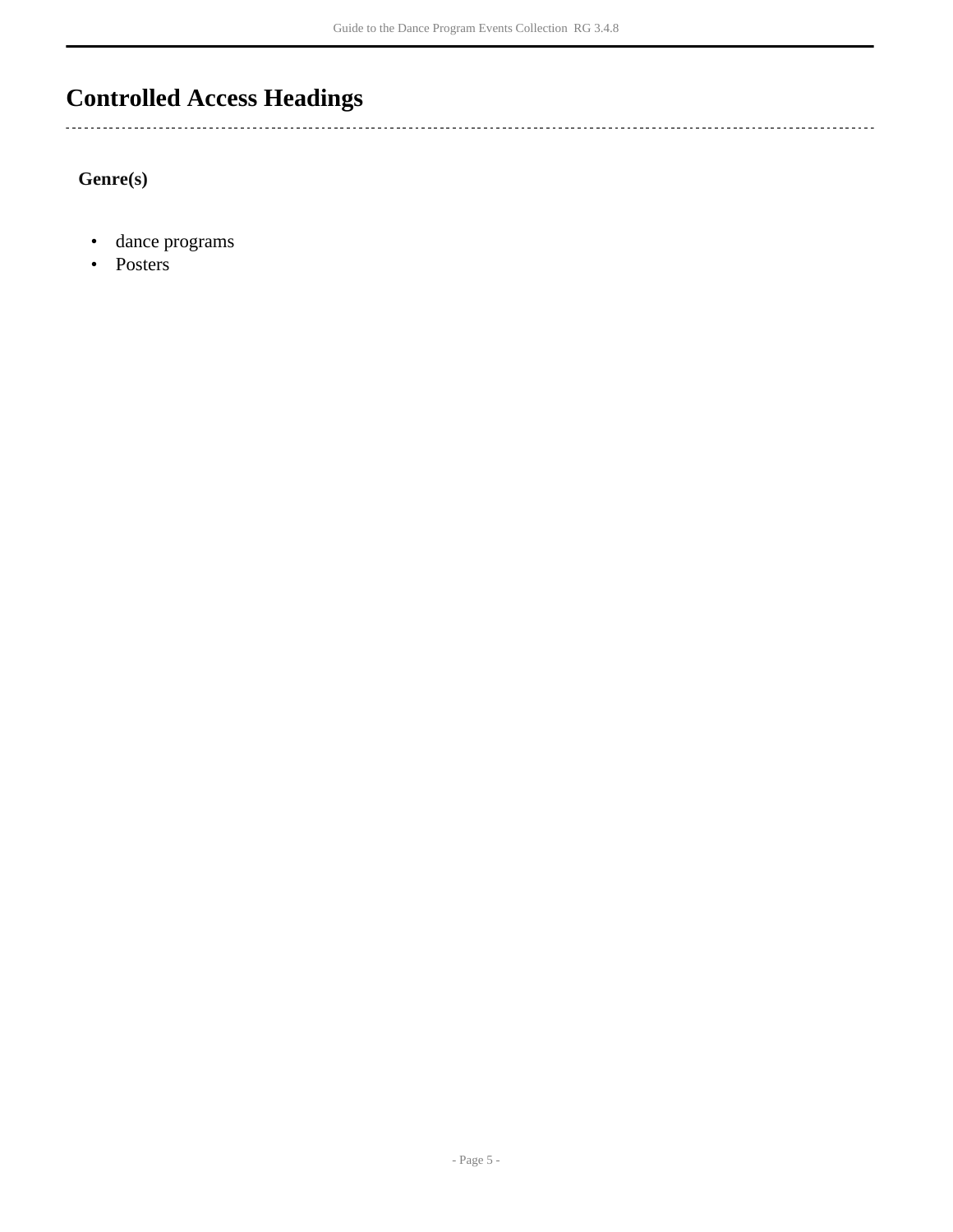# <span id="page-5-0"></span>**Collection Inventory**

|                                                                                               | <b>Box</b>   |
|-----------------------------------------------------------------------------------------------|--------------|
| Classes for the Community 1963-1967                                                           | $\mathbf{1}$ |
| Event Files - Becky Perces Scholarship Fund, "A Dance Celebration" March 21, 1984             | $\mathbf{1}$ |
| Event Files - Performances at Noon, "Festival of Oriental Music & Dance" 1986-1987            | $\mathbf{1}$ |
| Event Files - Guest Performances, "Saeko Ichinohe and Company" September 29, 1995             | $\mathbf{1}$ |
| Event Files - Danspace 1996-1999                                                              | $\mathbf{1}$ |
| Event Files - "A Week at Versailles" May 7-11, 2001                                           | 1            |
| Event Files – Trisha Brown, "Dance & Art in Dialogue 1961-2001" November 1,8,15 &<br>22, 2003 | $\mathbf{1}$ |
| Event Files - Guest Performances - Jabali Afrika, "Welcom/Karibu" January 28, 2004            | $\mathbf{1}$ |
| <b>Faculty List 1928-1978</b>                                                                 | $\mathbf{1}$ |
| Postcards and Flyers 1982, 1983, circa 1990s, 2003, 2009                                      | $\mathbf{1}$ |
| Posters 1979, Spring 1999                                                                     | $\mathbf{1}$ |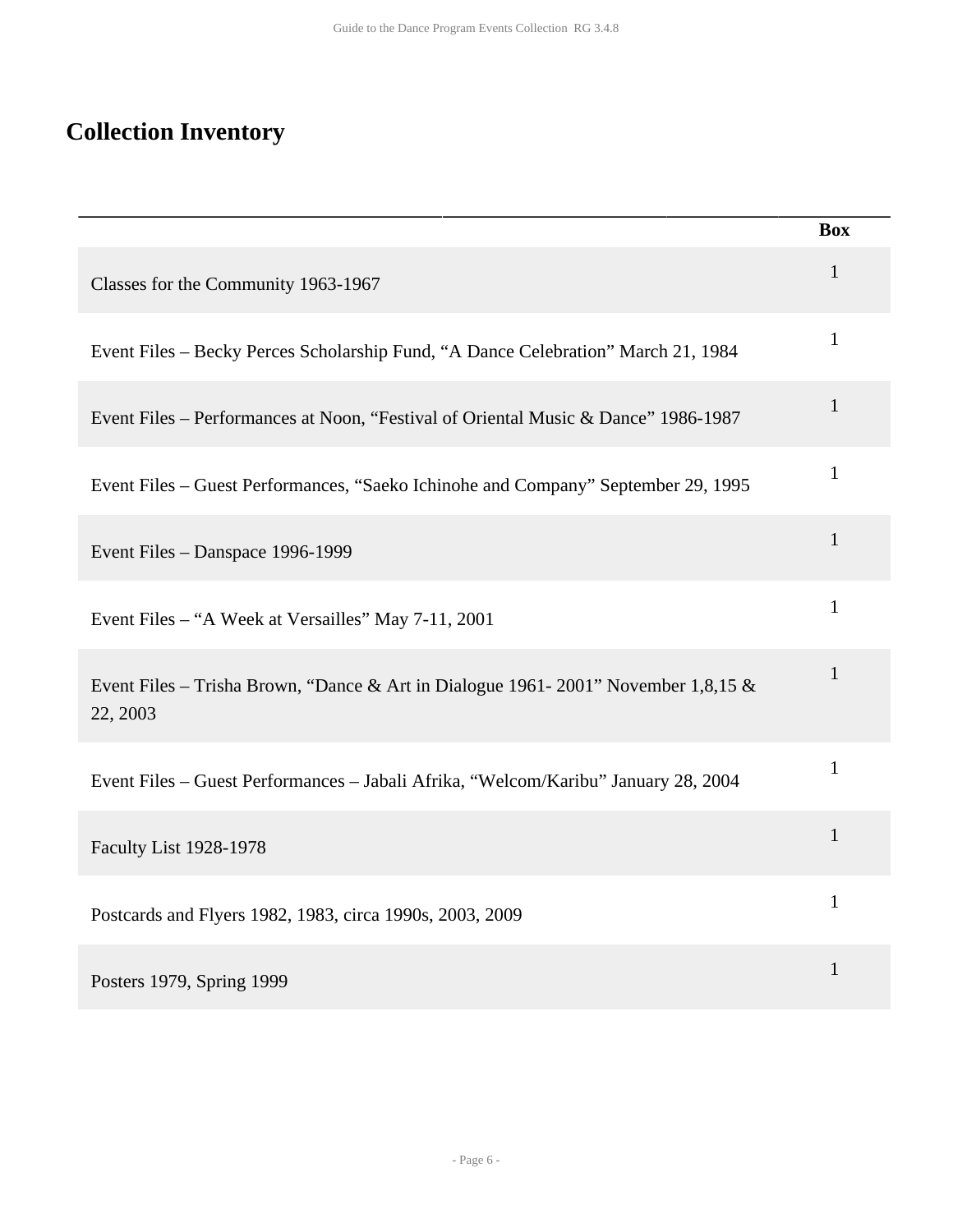| Posters 2002-2003    | $\mathbf{1}$    |
|----------------------|-----------------|
|                      | <b>Oversize</b> |
| Posters 2005-2012    | Folder          |
|                      | <b>Box</b>      |
| Programs Spring 1934 | $\,1$           |
| Programs 1940s       | $\mathbf{1}$    |
| Programs 1950s       | $\,1$           |
| Programs 1960s       | $\mathbf 1$     |
| Programs 1970s       | $\mathbf{1}$    |
| Programs 1980        | $1\,$           |
| Programs 1981        | $\mathbf{1}$    |
| Programs 1982        | $\mathbf 1$     |
| Programs 1983        | $\mathbf{1}$    |
| Programs 1984        | $\mathbf 1$     |
| Programs 1985-1988   | $\mathbf 1$     |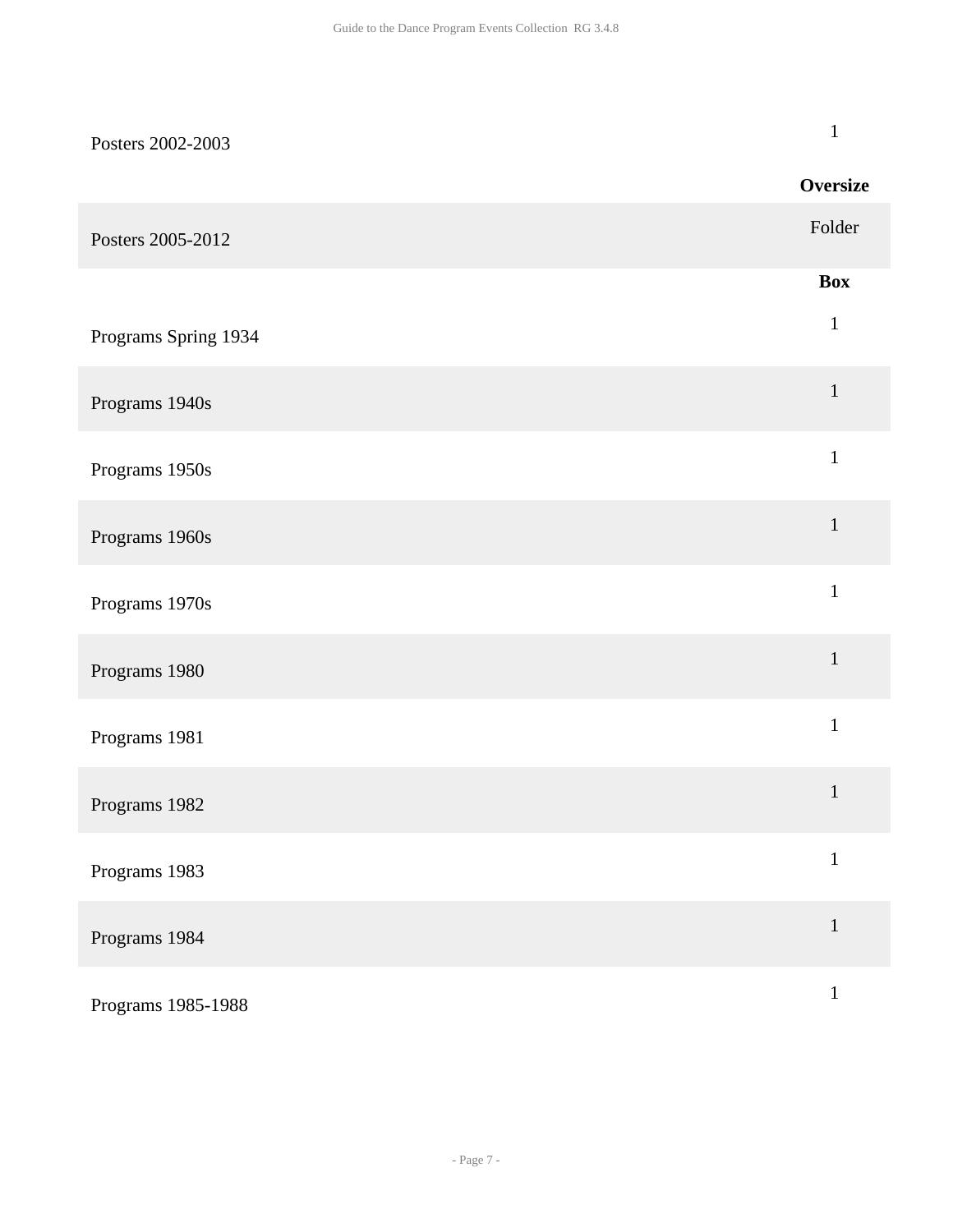| Programs 1990-1995        | $\mathbf{1}$ |
|---------------------------|--------------|
| Programs Spring 1996      | $\mathbf{1}$ |
| Programs Fall/Winter 1996 | $\mathbf{1}$ |
| Programs Spring 1997      | $\mathbf{1}$ |
| Programs Fall/Winter 1997 | $\mathbf{1}$ |
| Programs Spring 1998      | $\mathbf{1}$ |
| Programs Fall/Winter 1998 | $\mathbf{1}$ |
| Programs Spring 1999      | $\mathbf{1}$ |
| Programs Fall/Winter 2000 | $\mathbf{1}$ |
| Programs Spring 2001      | $\mathbf{1}$ |
| Programs Fall/Winter 2001 | $\mathbf{1}$ |
| Programs Spring 2002      | $\mathbf{1}$ |
| Programs Fall/Winter 2002 | $\mathbf{1}$ |
| Programs Spring 2003      | $\mathbf{1}$ |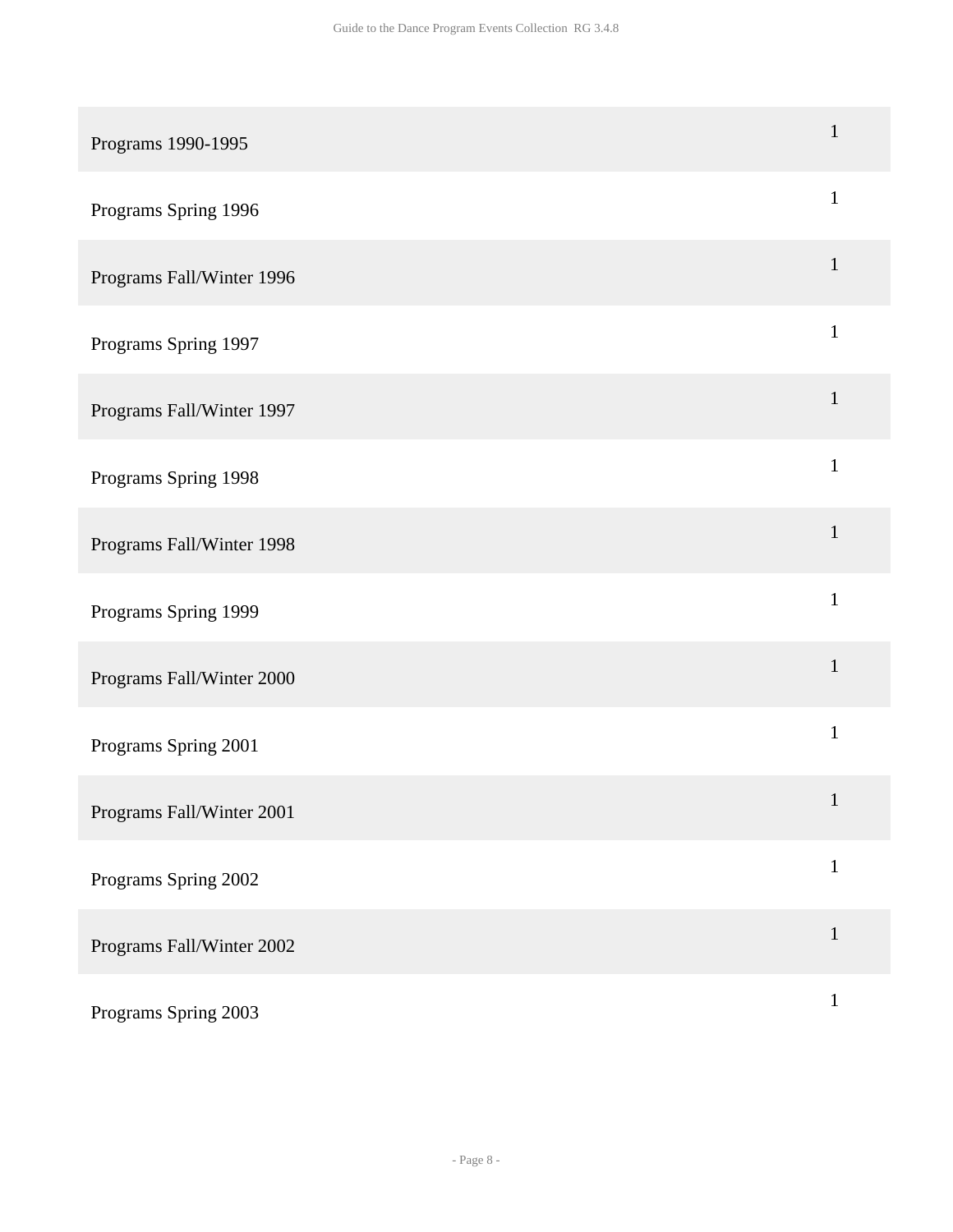| Programs Fall/Winter 2003 | $\mathbf{1}$ |
|---------------------------|--------------|
| Programs Spring 2004      | $\mathbf{1}$ |
| Programs Fall/Winter 2004 | $\mathbf{1}$ |
| Programs Spring 2005      | $\mathbf{1}$ |
| Programs Fall/Winter 2005 | $\mathbf{1}$ |
| Programs Spring 2006      | $\mathbf{1}$ |
| Programs Fall/Winter 2006 | $\mathbf{1}$ |
| Programs Spring 2007      | $\mathbf{1}$ |
| Programs Fall/Winter 2007 | $\mathbf{1}$ |
| Programs Spring 2008      | $1\,$        |
| Programs Fall/Winter 2008 | $\mathbf{1}$ |
| Programs Spring 2009      | $\mathbf{1}$ |
| Programs Fall/Winter 2009 | $\mathbf{1}$ |
| Programs Spring 2010      | $\mathbf{1}$ |